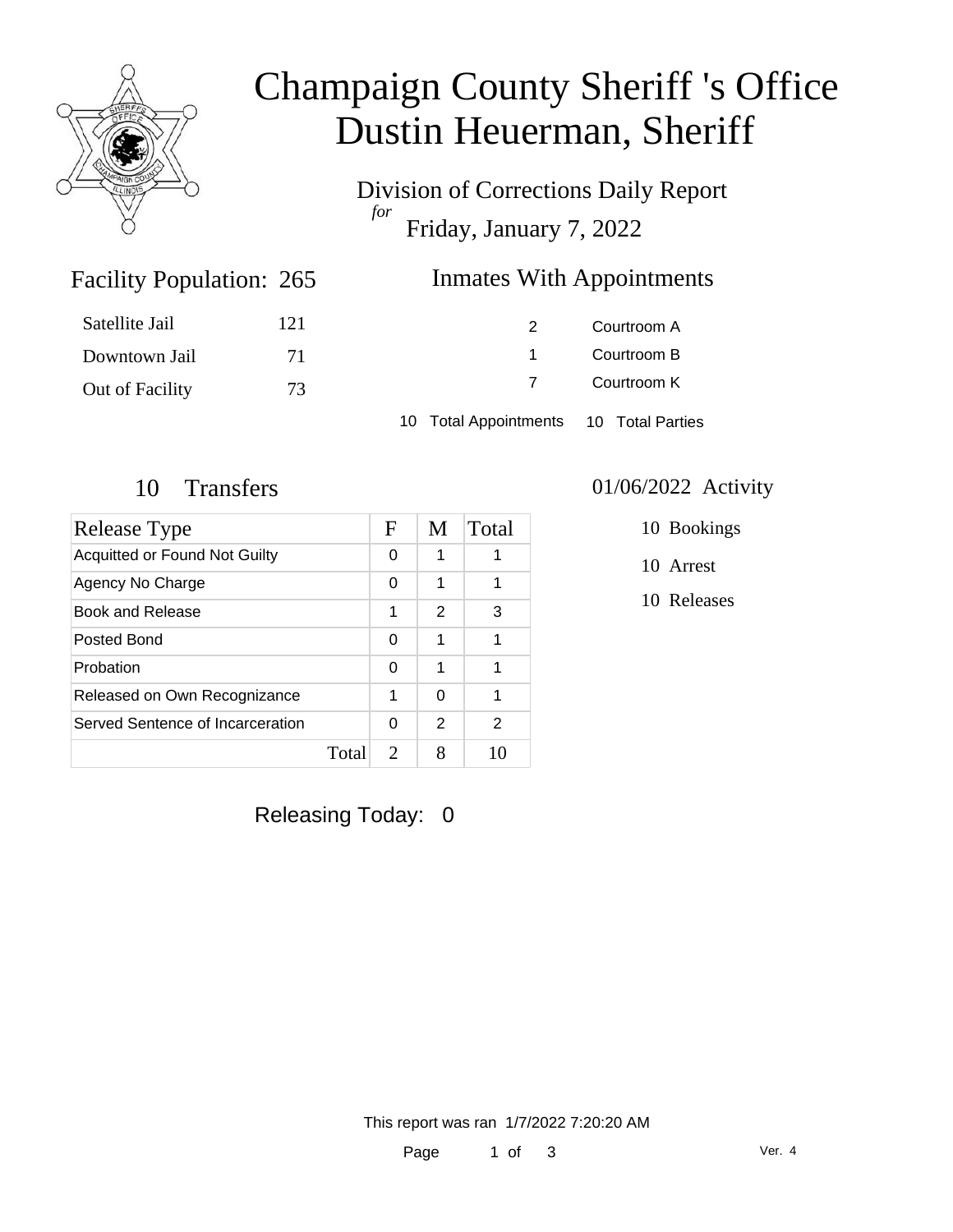

# Champaign County Sheriff 's Office Dustin Heuerman, Sheriff

Division of Corrections Daily Report *for* Friday, January 7, 2022

#### Custody Status Count

- Electronic Home Dentention 12
	- Felony Arraignment 3
		- Felony Other 1
	- Felony Pre-Sentence 8
		- Felony Pre-Trial 203
	- Felony Pre-Trial DUI 3
	- Felony Sentenced CCSO 2
	- Felony Sentenced IDOC 17
		- Hold Other 2
	- Misdemeanor Arraignment 1
		- Misdemeanor Other 1
		- Misdemeanor Pre-Trial 2
- Misdemeanor Sentenced CCSO 3
	- Petition to Revoke 2
	- Remanded to DHS 3
	- Traffic Sentenced CCSO 2
		- Total 265

This report was ran 1/7/2022 7:20:20 AM